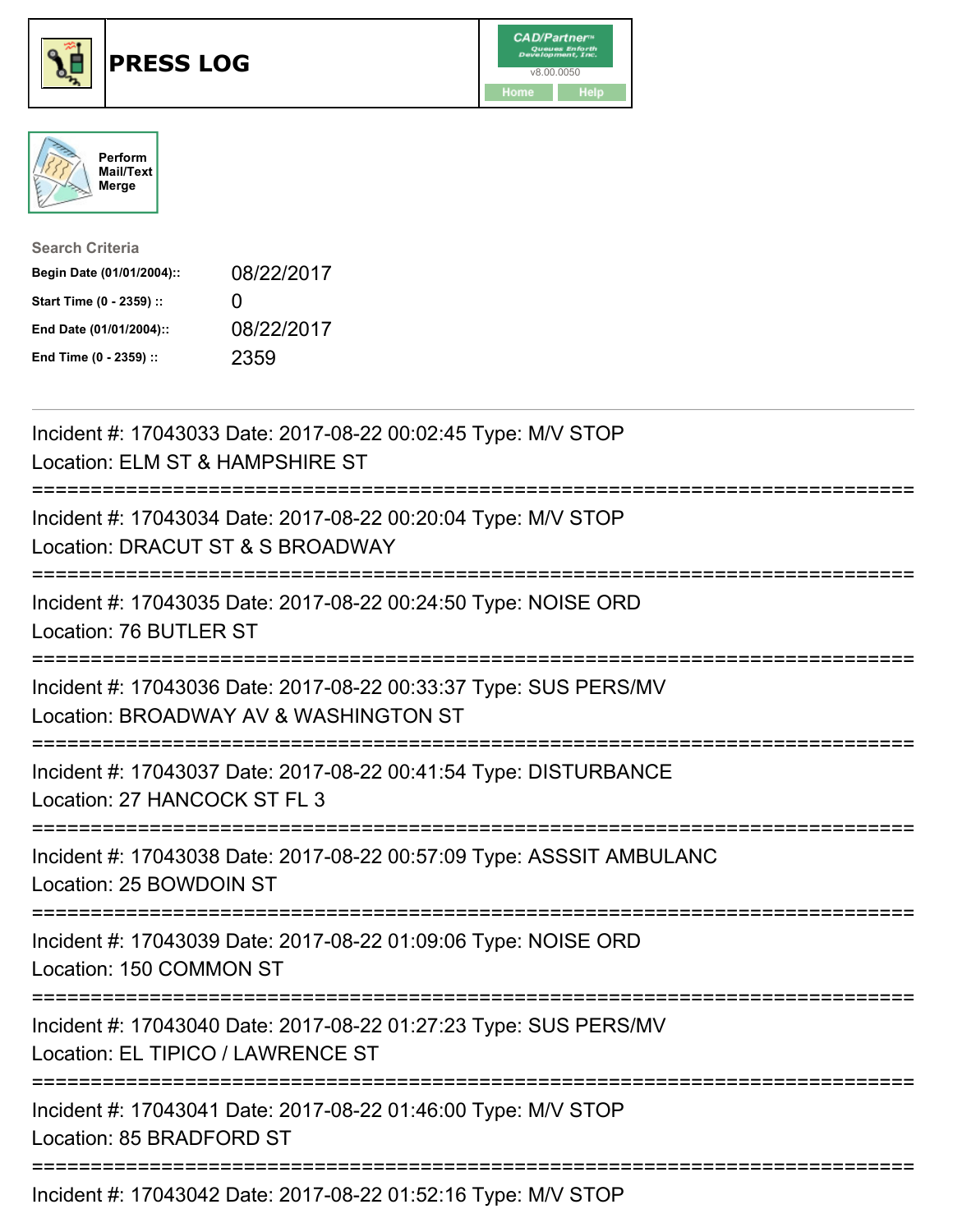| Location: FERRY ST & PROSPECT ST<br>==================                                                                     |
|----------------------------------------------------------------------------------------------------------------------------|
| Incident #: 17043043 Date: 2017-08-22 02:02:12 Type: M/V STOP<br>Location: AMES ST & HAVERHILL ST<br>:==================== |
| Incident #: 17043044 Date: 2017-08-22 02:06:22 Type: MISSING PERS<br>Location: 204 S UNION ST                              |
| Incident #: 17043045 Date: 2017-08-22 02:18:12 Type: EXTRA SURVEIL<br>Location: BROADWAY SECOND HAND STORE / 550 BROADWAY  |
| Incident #: 17043046 Date: 2017-08-22 02:20:08 Type: M/V STOP<br>Location: CHESTNUT ST & LAWRENCE ST                       |
| Incident #: 17043047 Date: 2017-08-22 02:22:40 Type: M/V STOP<br>Location: 50 ISLAND ST                                    |
| Incident #: 17043048 Date: 2017-08-22 02:23:35 Type: BUILDING CHK<br>Location: SEVEN ELEVEN / 370 BROADWAY                 |
| Incident #: 17043049 Date: 2017-08-22 02:26:43 Type: UNWANTEDGUEST<br>Location: 28 LENOX ST FL 1                           |
| Incident #: 17043050 Date: 2017-08-22 02:27:39 Type: M/V STOP<br>Location: E HAVERHILL ST & PROSPECT ST                    |
| Incident #: 17043051 Date: 2017-08-22 02:34:35 Type: M/V STOP<br>Location: FARNHAM ST & S UNION ST                         |
| Incident #: 17043052 Date: 2017-08-22 02:35:19 Type: BUILDING CHK<br>Location: SAM'S FOOD STORE / 389 BROADWAY             |
| Incident #: 17043053 Date: 2017-08-22 02:37:02 Type: ALARMS<br>Location: DONUT DYNASTY / 342 BROADWAY                      |
| Incident #: 17043054 Date: 2017-08-22 02:39:51 Type: MAL DAMG PROG<br>Location: MEDICAL / 7 FOREST ST #6                   |
| Incident #: 17043055 Date: 2017-08-22 02:41:35 Type: UNWANTEDGUEST<br>Location: 20 WEST ST                                 |
| Incident #: 17043056 Date: 2017-08-22 02:53:10 Type: M/V STOP                                                              |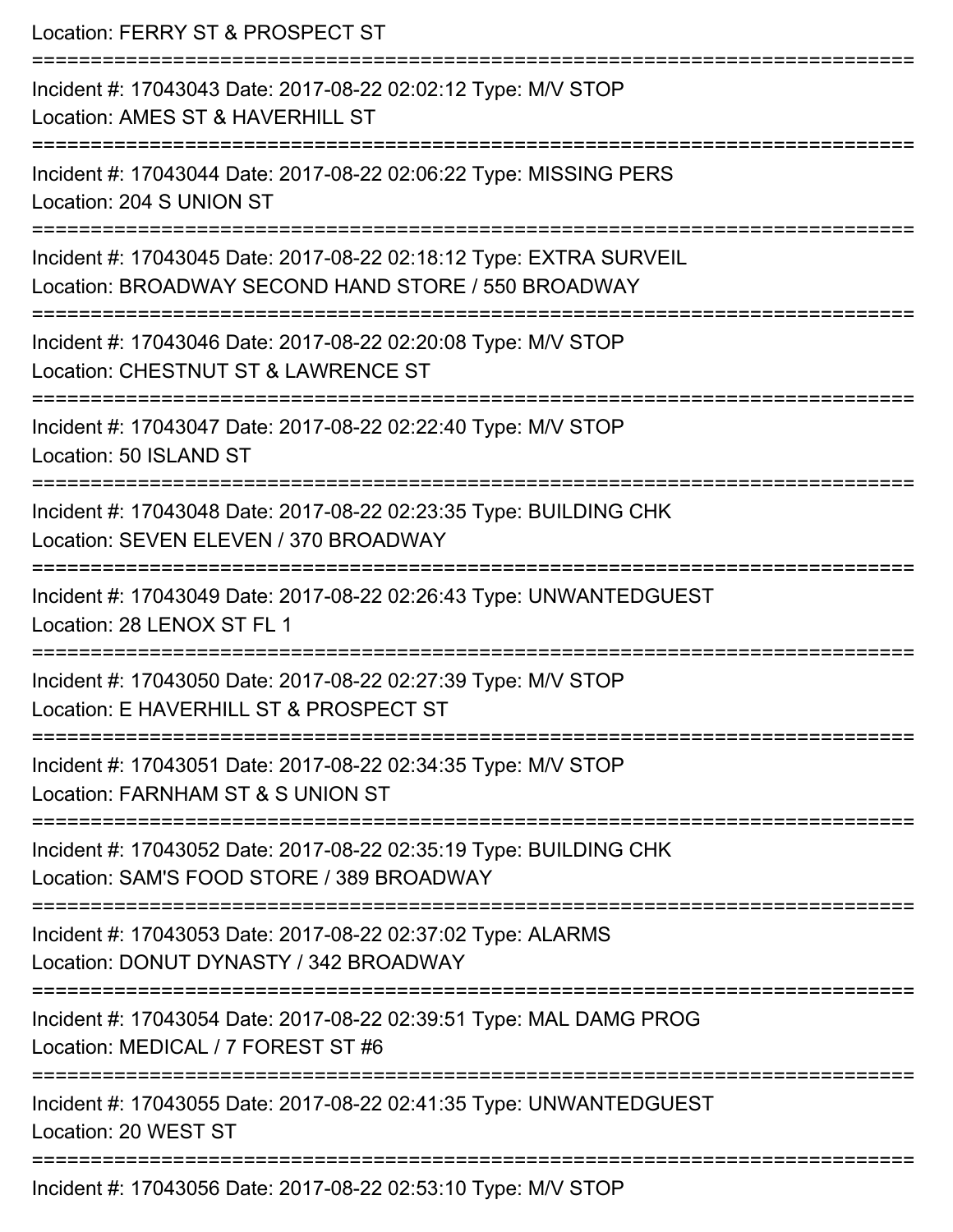| Incident #: 17043057 Date: 2017-08-22 02:55:15 Type: M/V STOP<br>Location: 550 BROADWAY                                     |
|-----------------------------------------------------------------------------------------------------------------------------|
| Incident #: 17043058 Date: 2017-08-22 02:56:54 Type: EXTRA SURVEIL<br>Location: PLONOWSKI FUNERAL HOME / 180 JACKSON ST     |
| Incident #: 17043059 Date: 2017-08-22 02:59:55 Type: M/V STOP<br>Location: BROADWAY & VALLEY ST                             |
| Incident #: 17043060 Date: 2017-08-22 03:00:05 Type: M/V STOP<br>Location: HAVERHILL ST & WEST ST                           |
| Incident #: 17043061 Date: 2017-08-22 03:08:37 Type: M/V STOP<br>Location: EXETER ST & WINTHROP AV                          |
| Incident #: 17043062 Date: 2017-08-22 03:23:23 Type: LARCENY/PAST<br>Location: DENNYS / 160 WINTHROP AV                     |
| Incident #: 17043063 Date: 2017-08-22 03:47:24 Type: EXTRA SURVEIL<br>Location: COR UNUM MEAL CENTER / 191 SALEM ST         |
| Incident #: 17043064 Date: 2017-08-22 03:52:48 Type: M/V STOP<br>Location: AMES ST & HAVERHILL ST                           |
| Incident #: 17043065 Date: 2017-08-22 05:25:06 Type: MV/BLOCKING<br>Location: TOW / 21 KENNETH ST                           |
| Incident #: 17043066 Date: 2017-08-22 05:45:02 Type: TOW/REPOSSED<br>Location: 21 WILLOUGHBY ST                             |
| Incident #: 17043068 Date: 2017-08-22 05:46:31 Type: EXTRA SURVEIL<br>Location: GLOBAL GAS STATION / 101 SOUTH UNION STREET |
| Incident #: 17043067 Date: 2017-08-22 05:47:33 Type: TOW/REPOSSED<br>Location: 274 E HAVERHILL ST                           |
| Incident #: 17043069 Date: 2017-08-22 06:16:44 Type: SUS PERS/MV<br>Location: 380 HAVERHILL ST                              |
| Incident #: 17043070 Date: 2017-08-22 06:22:32 Type: M/V STOP                                                               |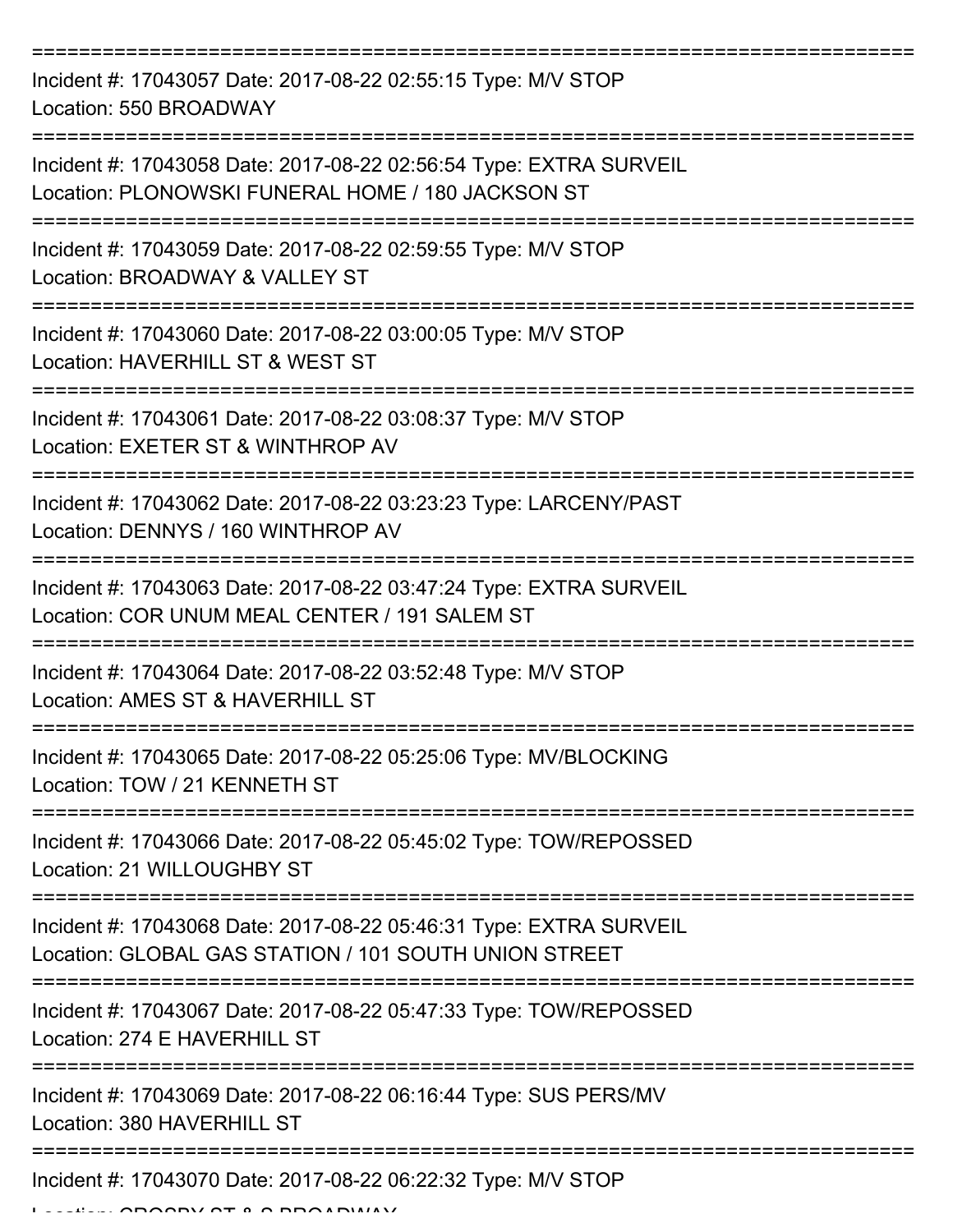| Incident #: 17043071 Date: 2017-08-22 06:35:58 Type: M/V STOP<br>Location: CAMBRIDGE ST & WINTHROP AV                        |
|------------------------------------------------------------------------------------------------------------------------------|
| Incident #: 17043072 Date: 2017-08-22 06:52:36 Type: CK WELL BEING<br>Location: 39 BROOKFIELD ST FL 3                        |
| Incident #: 17043073 Date: 2017-08-22 06:58:05 Type: ANIMAL COMPL<br>Location: 25 HALE ST                                    |
| Incident #: 17043074 Date: 2017-08-22 06:59:45 Type: M/V STOP<br>Location: TOW / BROADWAY & CONCORD ST                       |
| Incident #: 17043075 Date: 2017-08-22 07:17:43 Type: HIT & RUN M/V<br>Location: 72 E HAVERHILL ST FL 3                       |
| Incident #: 17043076 Date: 2017-08-22 07:34:22 Type: TRESPASSING<br>Location: FRANKLIN HOUSE / 126 FRANKLIN                  |
| Incident #: 17043077 Date: 2017-08-22 07:50:28 Type: PARK & WALK<br>Location: BROADWAY & CONCORD ST                          |
| Incident #: 17043078 Date: 2017-08-22 07:52:54 Type: DISABLED MV<br>Location: 100 WINTHROP AV                                |
| Incident #: 17043079 Date: 2017-08-22 07:56:29 Type: M/V STOP<br>Location: HAMPSHIRE ST & LOWELL ST                          |
| Incident #: 17043080 Date: 2017-08-22 08:02:44 Type: STOL/MV/PAS<br>Location: 108 NEWBURY ST                                 |
| Incident #: 17043081 Date: 2017-08-22 08:04:39 Type: ALARM/BURG<br>Location: BEVERIDGE RESIDENCE / 107 EVERETT ST            |
| Incident #: 17043082 Date: 2017-08-22 08:06:00 Type: LARCENY/PAST<br>Location: 193 MAPLE ST                                  |
| Incident #: 17043083 Date: 2017-08-22 08:07:45 Type: M/V STOP<br>Location: 479 BROADWAY                                      |
| Incident #: 17043084 Date: 2017-08-22 08:18:28 Type: INVESTIGATION<br>I opation: I AM/DENICE HICH CCHOOL / 922 HAV/EDHILL CT |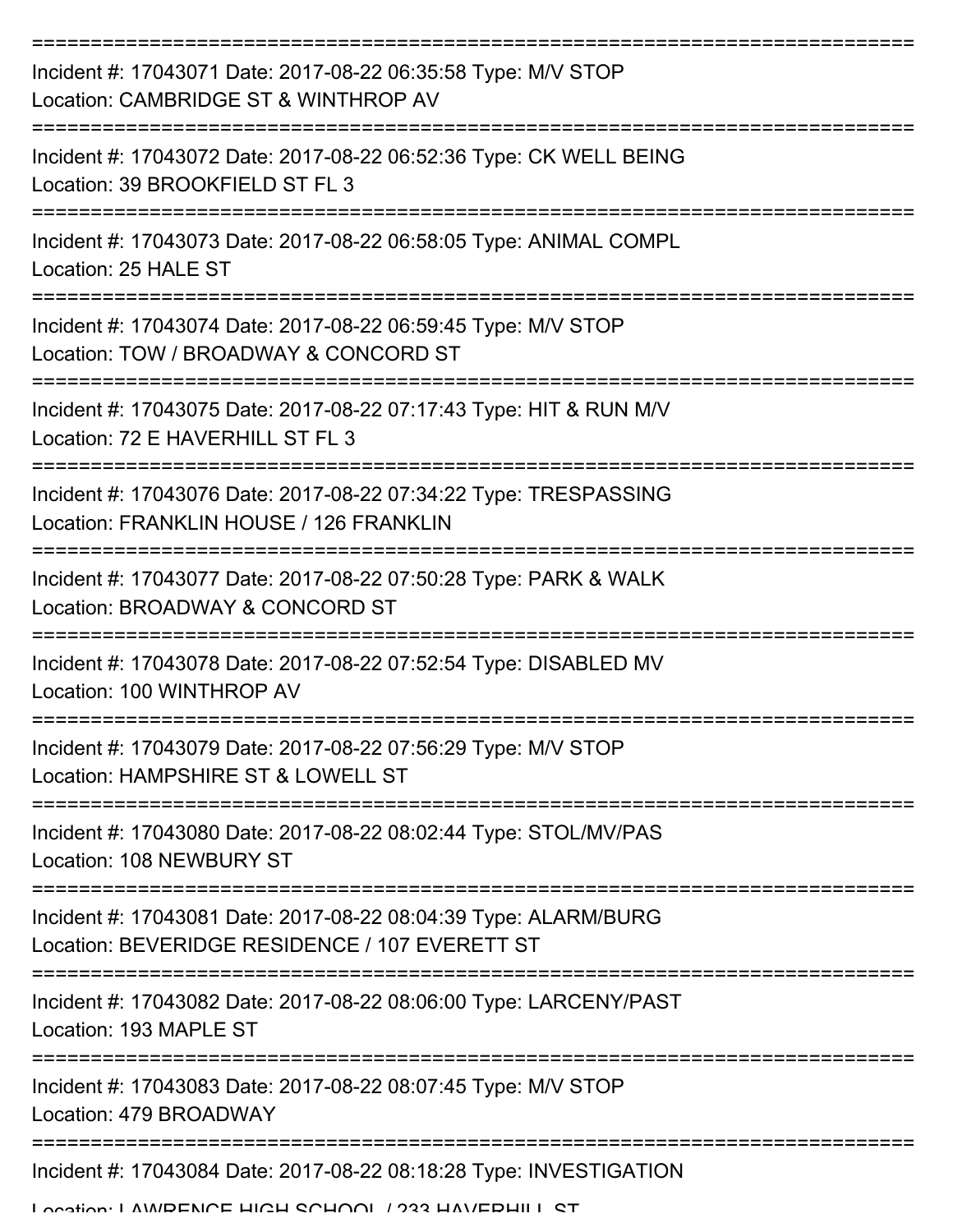| Incident #: 17043085 Date: 2017-08-22 08:33:06 Type: WARRANT SERVE<br>Location: FRANKLIN ST & HAVERHILL ST                                                |
|-----------------------------------------------------------------------------------------------------------------------------------------------------------|
| Incident #: 17043086 Date: 2017-08-22 09:08:14 Type: PARK & WALK<br>Location: BRADFORD ST & BROADWAY                                                      |
| Incident #: 17043087 Date: 2017-08-22 09:13:40 Type: ALARM/BURG<br>Location: 67 WINTHROP AV                                                               |
| Incident #: 17043088 Date: 2017-08-22 09:32:44 Type: STOL/MV/PAS<br>Location: 203 BRUCE ST                                                                |
| Incident #: 17043089 Date: 2017-08-22 09:52:23 Type: INVEST CONT<br>Location: 24 AVON ST                                                                  |
| Incident #: 17043090 Date: 2017-08-22 09:52:42 Type: PARK & WALK<br>Location: BRADFORD ST & BROADWAY                                                      |
| --------------------<br>Incident #: 17043091 Date: 2017-08-22 09:55:43 Type: WARRANT SERVE<br>Location: 46 HOLLY ST                                       |
| Incident #: 17043092 Date: 2017-08-22 10:00:32 Type: ABAND MV<br>Location: 23 FERRY ST                                                                    |
| Incident #: 17043093 Date: 2017-08-22 10:01:07 Type: SUS PERS/MV<br>Location: BROADWAY & CANAL ST                                                         |
| Incident #: 17043094 Date: 2017-08-22 10:04:50 Type: M/V STOP<br>Location: BROADWAY & ESSEX ST                                                            |
| Incident #: 17043095 Date: 2017-08-22 10:28:49 Type: SUS PERS/MV<br><b>Location: WEST ST</b>                                                              |
| :=================================<br>===============<br>Incident #: 17043096 Date: 2017-08-22 10:40:35 Type: M/V STOP<br>Location: S UNION ST & SALEM ST |
| Incident #: 17043097 Date: 2017-08-22 10:42:18 Type: M/V STOP<br>Location: S UNION ST & SALEM ST                                                          |
| Incident #: 17043098 Date: 2017-08-22 10:43:21 Type: AUTO ACC/PI<br>Location: 310 BROADWAY                                                                |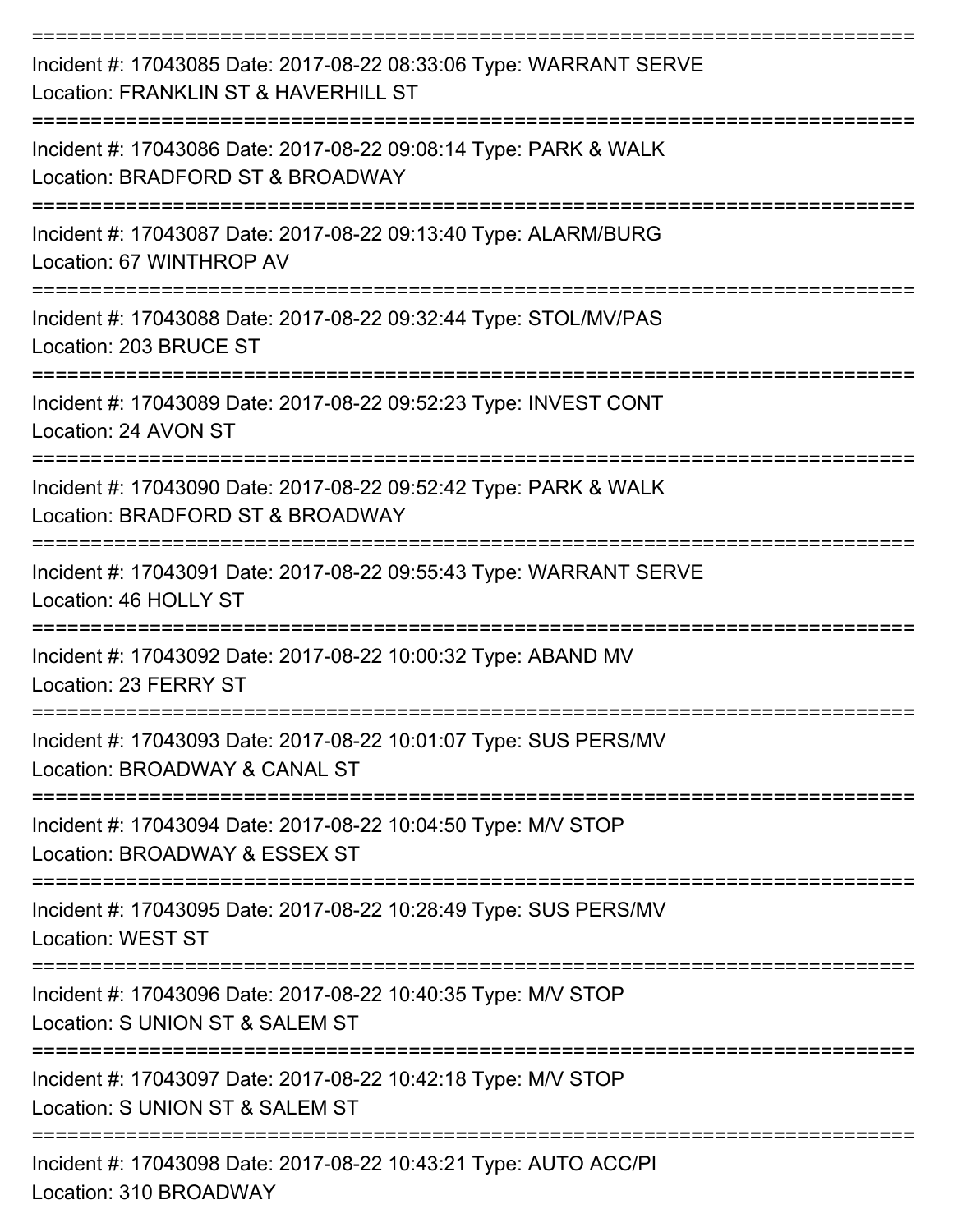| Incident #: 17043099 Date: 2017-08-22 10:52:44 Type: ALARM/BURG<br>Location: 43 TEWKSBURY ST                                                |
|---------------------------------------------------------------------------------------------------------------------------------------------|
| Incident #: 17043100 Date: 2017-08-22 10:55:59 Type: ALARM/HOLD<br>Location: 360 MERRIMACK ST                                               |
| Incident #: 17043101 Date: 2017-08-22 10:59:33 Type: M/V STOP<br>Location: KFC / 490 S UNION ST                                             |
| Incident #: 17043102 Date: 2017-08-22 11:10:50 Type: GENERAL SERV<br>Location: LIGHTSHIP LIQUOR INC / 94 S UNION ST<br>-------------------- |
| Incident #: 17043103 Date: 2017-08-22 11:11:40 Type: DRUG VIO<br>Location: SKATEBOARD PARK / ALLEN ST & SUMMER ST                           |
| Incident #: 17043104 Date: 2017-08-22 11:18:56 Type: VIO CITY ORD<br>Location: ROLLINS SCHOOL / 451 HOWARD ST                               |
| Incident #: 17043105 Date: 2017-08-22 11:22:47 Type: PARK & WALK<br>Location: BRADFORD ST & BROADWAY                                        |
| Incident #: 17043106 Date: 2017-08-22 11:34:28 Type: M/V STOP<br>Location: BROADWAY & ESSEX ST                                              |
| Incident #: 17043107 Date: 2017-08-22 11:37:42 Type: TRESPASSING<br>Location: SUBWAY / 360 BROADWAY                                         |
| Incident #: 17043108 Date: 2017-08-22 11:54:48 Type: M/V STOP<br>Location: MELROSE ST & WATER ST                                            |
| Incident #: 17043109 Date: 2017-08-22 11:57:50 Type: ALARM/BURG<br>Location: 140 BYRON AV                                                   |
| Incident #: 17043110 Date: 2017-08-22 12:03:44 Type: INVEST CONT<br>Location: LOAN USA / 92 BROADWAY                                        |
| Incident #: 17043111 Date: 2017-08-22 12:19:17 Type: UNWANTEDGUEST<br>Location: 360 BROADWAY                                                |
| Incident #: 17043112 Date: 2017-08-22 12:34:02 Type: SUS PERS/MV<br>Location: LESLIE ST & WOODLAND ST                                       |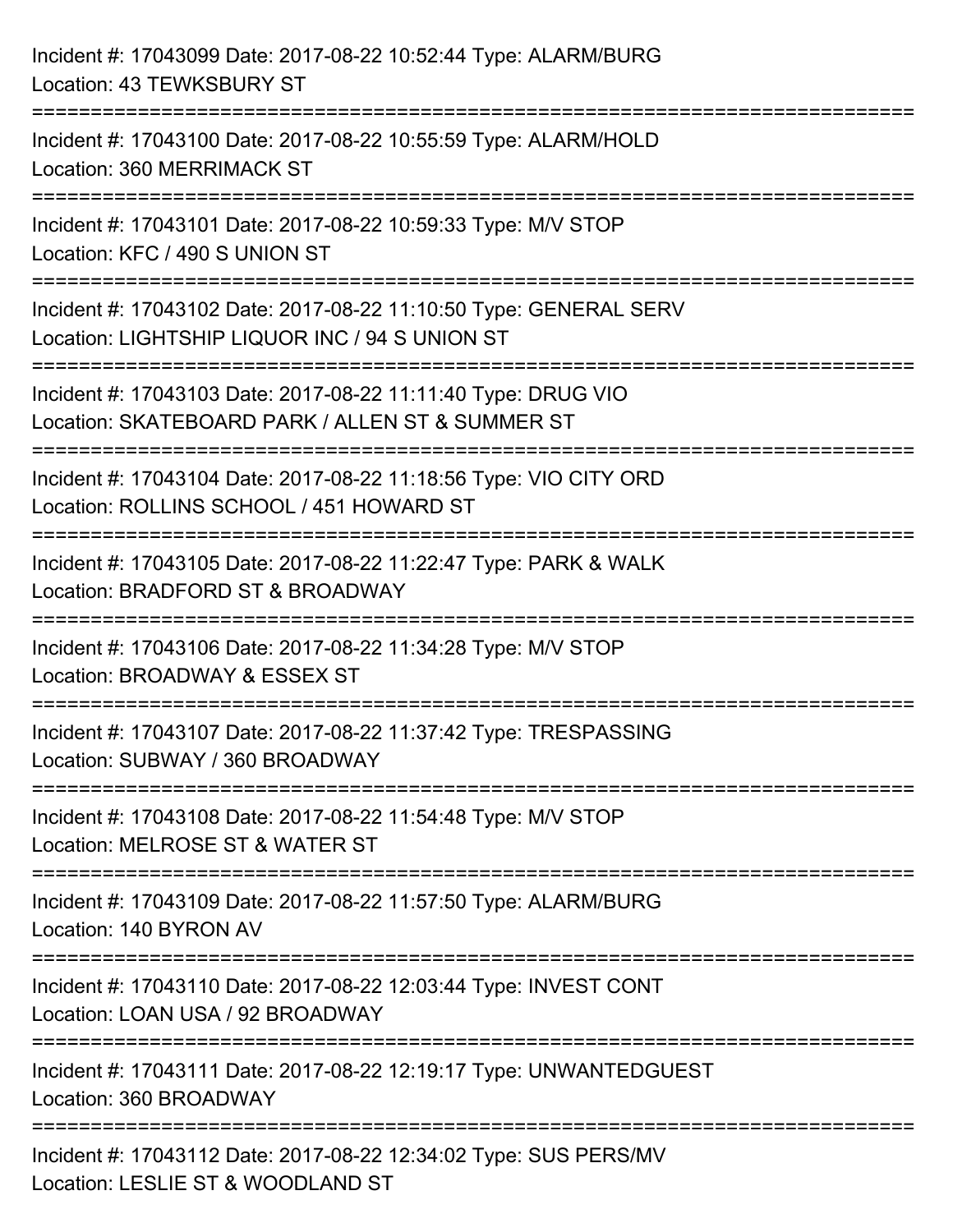| Incident #: 17043113 Date: 2017-08-22 12:35:49 Type: LOST PROPERTY<br>Location: 90 LOWELL ST                                                          |
|-------------------------------------------------------------------------------------------------------------------------------------------------------|
| Incident #: 17043114 Date: 2017-08-22 12:39:04 Type: M/V STOP<br>Location: 90 LOWELL ST                                                               |
| Incident #: 17043115 Date: 2017-08-22 12:50:43 Type: LOCKOUT<br>Location: 50 ISLAND ST                                                                |
| Incident #: 17043116 Date: 2017-08-22 12:57:30 Type: WARRANT SERVE<br>Location: LAWRENCE GENERAL HOSPITAL / 1 GENERAL ST<br>:======================== |
| Incident #: 17043117 Date: 2017-08-22 13:04:28 Type: M/V STOP<br>Location: 160 MARSTON ST                                                             |
| Incident #: 17043118 Date: 2017-08-22 13:05:49 Type: DISTURBANCE<br>Location: 108 WILLOW ST #1                                                        |
| Incident #: 17043119 Date: 2017-08-22 13:07:46 Type: M/V STOP<br>Location: CANAL ST & MARSTON ST                                                      |
| Incident #: 17043120 Date: 2017-08-22 13:13:49 Type: CK WELL BEING<br>Location: ATHENS PIZZA + SUBS / 95 S BROADWAY                                   |
| Incident #: 17043121 Date: 2017-08-22 13:18:31 Type: PARK & WALK<br>Location: 44 MELVIN ST                                                            |
| Incident #: 17043122 Date: 2017-08-22 13:24:18 Type: DISTURBANCE<br>Location: HAYES TAVERN INC / 167 S UNION ST                                       |
| Incident #: 17043123 Date: 2017-08-22 13:25:42 Type: AUTO ACC/NO PI<br>Location: HAVERHILL ST & MAY ST                                                |
| Incident #: 17043124 Date: 2017-08-22 13:31:38 Type: MEDIC SUPPORT<br>Location: CHEVY / 1 COMMONWEALTH DR                                             |
| Incident #: 17043125 Date: 2017-08-22 13:35:42 Type: SUS PERS/MV<br>Location: 6 INMAN ST                                                              |
| Incident #: 17043126 Date: 2017-08-22 13:39:33 Type: 209A/VIOLATION<br>Location: 02 APPLETON ST                                                       |

===========================================================================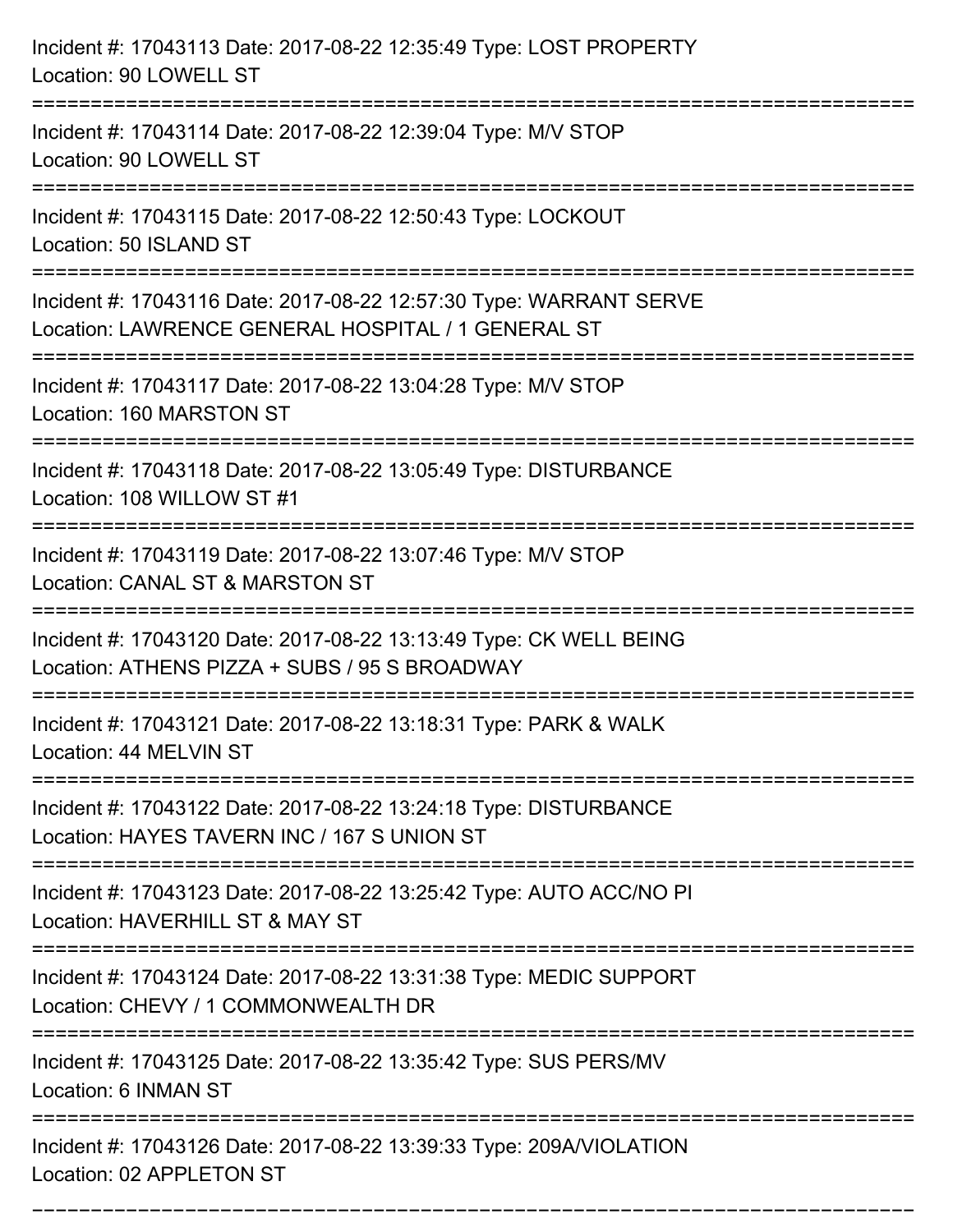| Incident #: 17043127 Date: 2017-08-22 13:55:57 Type: INVEST CONT<br>Location: 210 MERRIMACK                                                                         |
|---------------------------------------------------------------------------------------------------------------------------------------------------------------------|
| Incident #: 17043128 Date: 2017-08-22 13:56:28 Type: ASSSIT OTHER PD<br>Location: 14 CEDAR ST                                                                       |
| Incident #: 17043129 Date: 2017-08-22 13:59:12 Type: TOW OF M/V<br>Location: 120 BROADWAY<br>=======================                                                |
| Incident #: 17043130 Date: 2017-08-22 14:03:06 Type: TOW OF M/V<br>Location: 550 BROADWAY                                                                           |
| Incident #: 17043131 Date: 2017-08-22 14:05:43 Type: TOW/REPOSSED<br>Location: 30 WASHINGTON ST<br>============================<br>:=============================== |
| Incident #: 17043132 Date: 2017-08-22 14:06:55 Type: TOW OF M/V<br>Location: 420 HIGH ST                                                                            |
| Incident #: 17043133 Date: 2017-08-22 14:09:10 Type: M/V STOP<br>Location: CANAL ST & FRANKLIN ST                                                                   |
| Incident #: 17043134 Date: 2017-08-22 14:14:06 Type: LIC PLATE STO<br>Location: 128 COMMON ST                                                                       |
| Incident #: 17043135 Date: 2017-08-22 14:24:45 Type: AUTO ACC/NO PI<br>Location: 219 WALNUT ST                                                                      |
| Incident #: 17043136 Date: 2017-08-22 14:33:53 Type: UNWANTEDGUEST<br>Location: 360 BROADWAY                                                                        |
| Incident #: 17043138 Date: 2017-08-22 14:46:14 Type: LOST PROPERTY<br>Location: 90 LOWELL ST                                                                        |
| Incident #: 17043137 Date: 2017-08-22 14:51:04 Type: SUS PERS/MV<br>Location: 71 AMHERST ST                                                                         |
| Incident #: 17043139 Date: 2017-08-22 15:01:55 Type: DISTURBANCE<br><b>Location: BURGER KING</b>                                                                    |
| Incident #: 17043140 Date: 2017-08-22 15:02:52 Type: AUTO ACC/NO PI<br><b>Location: 500 MERRIMACK ST</b>                                                            |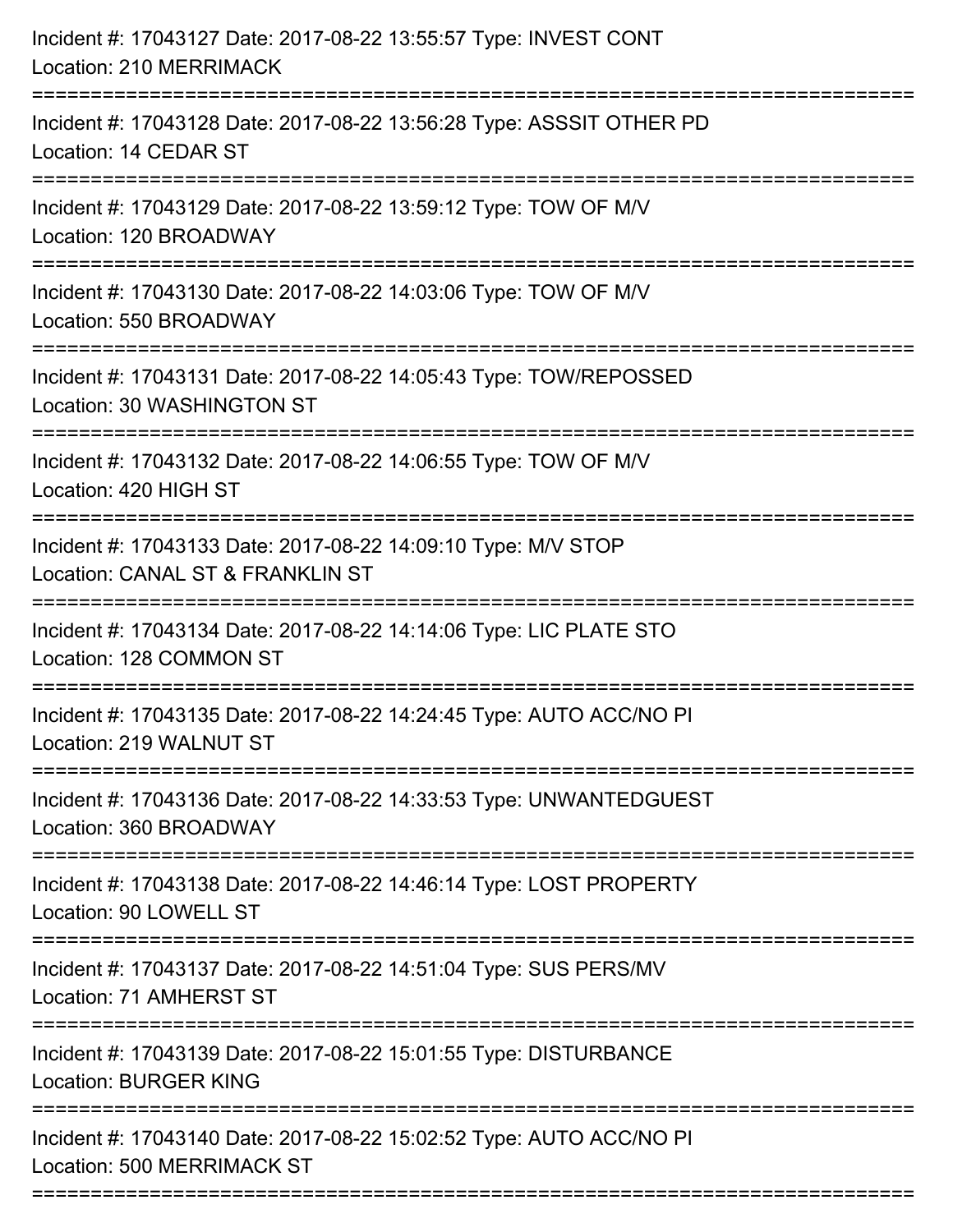Location: MANCHESTER & MAY

| Incident #: 17043142 Date: 2017-08-22 15:10:07 Type: DRUG VIO<br>Location: PHONEIX ACADEMY / null        |
|----------------------------------------------------------------------------------------------------------|
| Incident #: 17043143 Date: 2017-08-22 15:14:32 Type: M/V STOP<br>Location: 700 ESSEX ST                  |
| Incident #: 17043144 Date: 2017-08-22 15:17:14 Type: SUS PERS/MV<br><b>Location: MARION &amp; ERVING</b> |
| Incident #: 17043145 Date: 2017-08-22 15:21:16 Type: DOMESTIC/PROG<br>Location: 85 NEWBURY ST #4L        |
| Incident #: 17043146 Date: 2017-08-22 15:24:53 Type: 209A/VIOLATION<br>Location: 2 APPLETON ST           |
| Incident #: 17043147 Date: 2017-08-22 15:31:03 Type: DISTURBANCE<br>Location: 21 SHAWSHEEN RD            |
| Incident #: 17043148 Date: 2017-08-22 15:35:17 Type: MAL DAMAGE<br>Location: 6 DIAMOND ST                |
| Incident #: 17043149 Date: 2017-08-22 15:38:17 Type: MEDIC SUPPORT<br>Location: 150 COMMON ST            |
| Incident #: 17043150 Date: 2017-08-22 15:46:21 Type: M/V STOP<br>Location: EVERETT ST & SANBORN ST       |
| Incident #: 17043151 Date: 2017-08-22 15:52:54 Type: LIC PLATE STO<br>Location: 100 ERVING AV            |
| Incident #: 17043152 Date: 2017-08-22 15:55:08 Type: SUS PERS/MV<br>Location: ESSEX ST & NEWBURY ST      |
| Incident #: 17043153 Date: 2017-08-22 15:57:32 Type: FIRE<br>Location: 226 CARLETON ST                   |
| Incident #: 17043154 Date: 2017-08-22 16:05:27 Type: HIT & RUN M/V<br>Location: 227 PROSPECT ST          |
|                                                                                                          |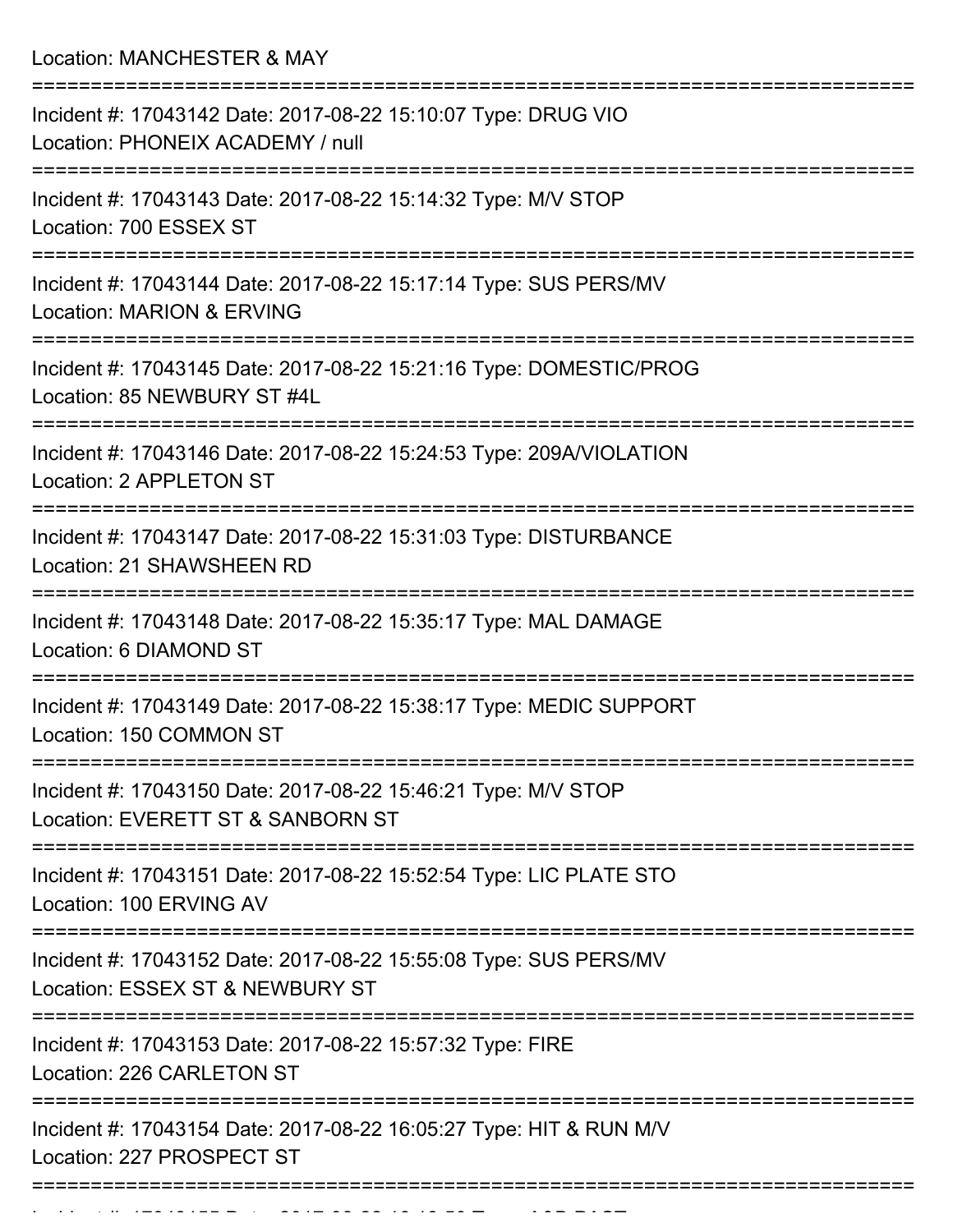Location: 1 GENERAL ST

| Incident #: 17043156 Date: 2017-08-22 16:24:03 Type: AUTO ACC/NO PI<br>Location: TREMONT ST & WEST ST           |
|-----------------------------------------------------------------------------------------------------------------|
| Incident #: 17043157 Date: 2017-08-22 16:30:48 Type: LARCENY/PAST<br>Location: 62 W DALTON ST #4                |
| Incident #: 17043158 Date: 2017-08-22 16:38:28 Type: MEDIC SUPPORT<br>Location: 1 STANDISH RD                   |
| Incident #: 17043159 Date: 2017-08-22 16:41:31 Type: SUS PERS/MV<br>Location: 136 FERRY ST                      |
| Incident #: 17043160 Date: 2017-08-22 16:48:31 Type: KEEP PEACE<br>Location: 41 MORTON ST                       |
| Incident #: 17043161 Date: 2017-08-22 16:51:46 Type: MAL DAMAGE<br>Location: 491 BROADWAY                       |
| Incident #: 17043162 Date: 2017-08-22 17:00:17 Type: MEDIC SUPPORT<br>Location: 60 ALLEN ST                     |
| Incident #: 17043163 Date: 2017-08-22 17:15:30 Type: TRANSPORT<br>Location: MIDDLETON JAIL                      |
| Incident #: 17043164 Date: 2017-08-22 17:42:36 Type: NEIGHBOR PROB<br>Location: 47 N PARISH RD<br>------------- |
| Incident #: 17043165 Date: 2017-08-22 17:51:51 Type: FIGHT<br>Location: SOUTH COMMON / null                     |
| Incident #: 17043166 Date: 2017-08-22 17:54:51 Type: M/V STOP<br>Location: BROADWAY & CONCORD ST                |
| Incident #: 17043167 Date: 2017-08-22 17:59:07 Type: SUS PERS/MV<br>Location: ALDER ST & JUNIPER ST             |
| Incident #: 17043168 Date: 2017-08-22 18:02:03 Type: ROBBERY ARMED<br>Location: DEN ROCK PARK / WINTHROP AV     |
|                                                                                                                 |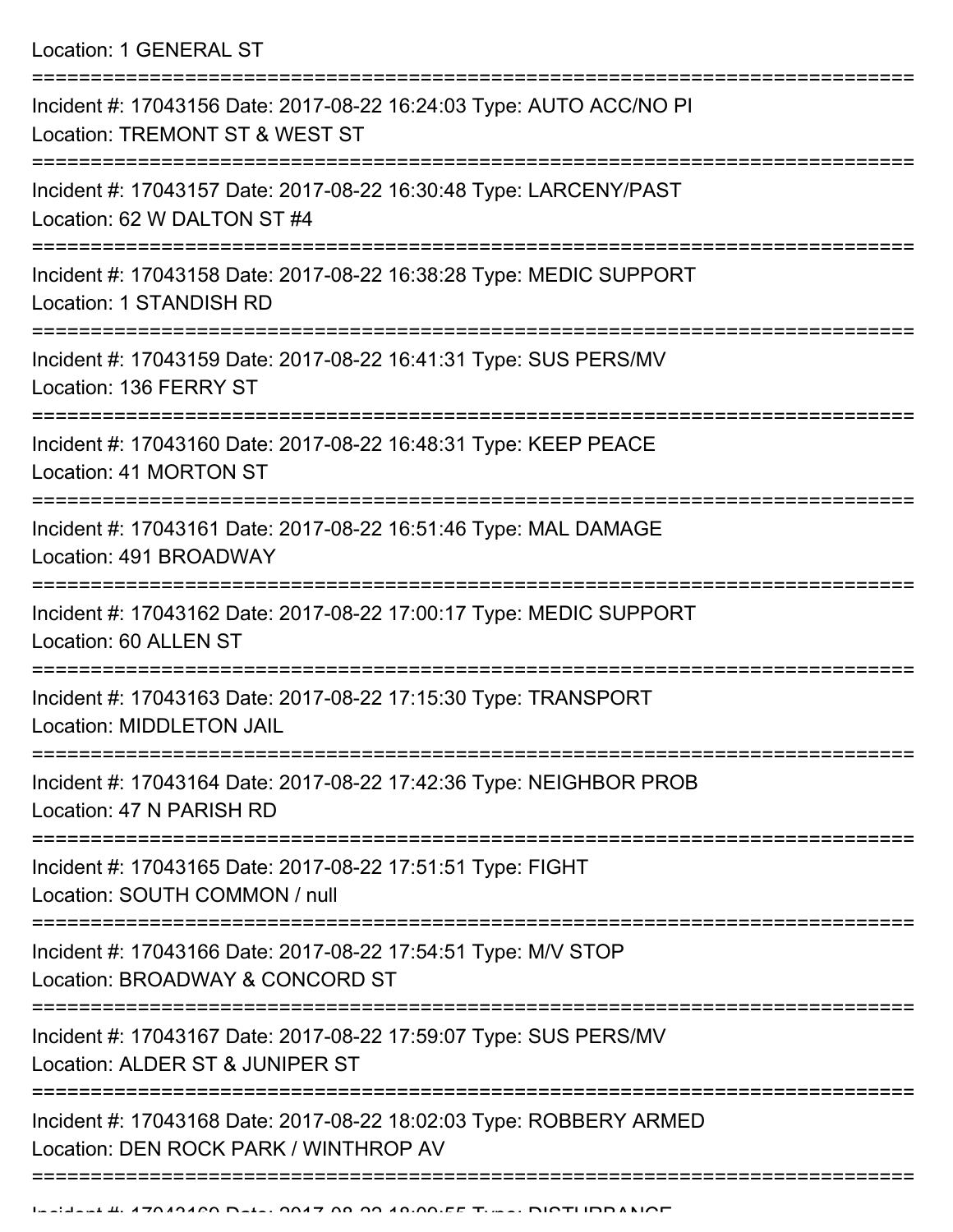Location: 150 WEST ST

| Incident #: 17043170 Date: 2017-08-22 18:12:52 Type: DOMESTIC/PROG<br>Location: 162 PROSPECT ST                             |
|-----------------------------------------------------------------------------------------------------------------------------|
| Incident #: 17043171 Date: 2017-08-22 18:15:37 Type: MEDIC SUPPORT<br>Location: 51 N PARISH RD                              |
| Incident #: 17043172 Date: 2017-08-22 18:16:45 Type: IDENTITY THEFT<br>Location: 24 CYPRESS AV                              |
| Incident #: 17043173 Date: 2017-08-22 18:21:26 Type: DISTURBANCE<br>Location: BUS STATION / AMESBURY ST & COMMON ST         |
| Incident #: 17043174 Date: 2017-08-22 18:24:45 Type: A&B PROG<br>Location: 205 BROADWAY                                     |
| Incident #: 17043175 Date: 2017-08-22 18:31:20 Type: NOTIFICATION<br>Location: 30 CHELMSFORD ST #1                          |
| Incident #: 17043177 Date: 2017-08-22 18:34:53 Type: KEEP PEACE<br>Location: 24 PLEASANT ST #1                              |
| Incident #: 17043176 Date: 2017-08-22 18:35:58 Type: DISORDERLY<br>Location: 42 OLIVE AV<br>. _ _ _ _ _ _ _ _ _ _ _ _ _ _ _ |
| Incident #: 17043178 Date: 2017-08-22 18:41:37 Type: DRUG INVEST<br>Location: MELVIN ST & OXFORD ST                         |
| Incident #: 17043179 Date: 2017-08-22 18:43:45 Type: SUS PERS/MV<br>Location: 44 MELVIN ST                                  |
| Incident #: 17043180 Date: 2017-08-22 18:46:03 Type: A&B PAST<br>Location: BIG N' BEEFY / 415 BROADWAY                      |
| Incident #: 17043181 Date: 2017-08-22 18:47:07 Type: LOST PROPERTY<br>Location: 360 BROADWAY                                |
| Incident #: 17043182 Date: 2017-08-22 18:49:14 Type: M/V STOP<br>Location: LAWRENCE ST & PARK ST                            |
| Incident #: 17043183 Date: 2017-08-22 18:58:22 Type: M/V STOP                                                               |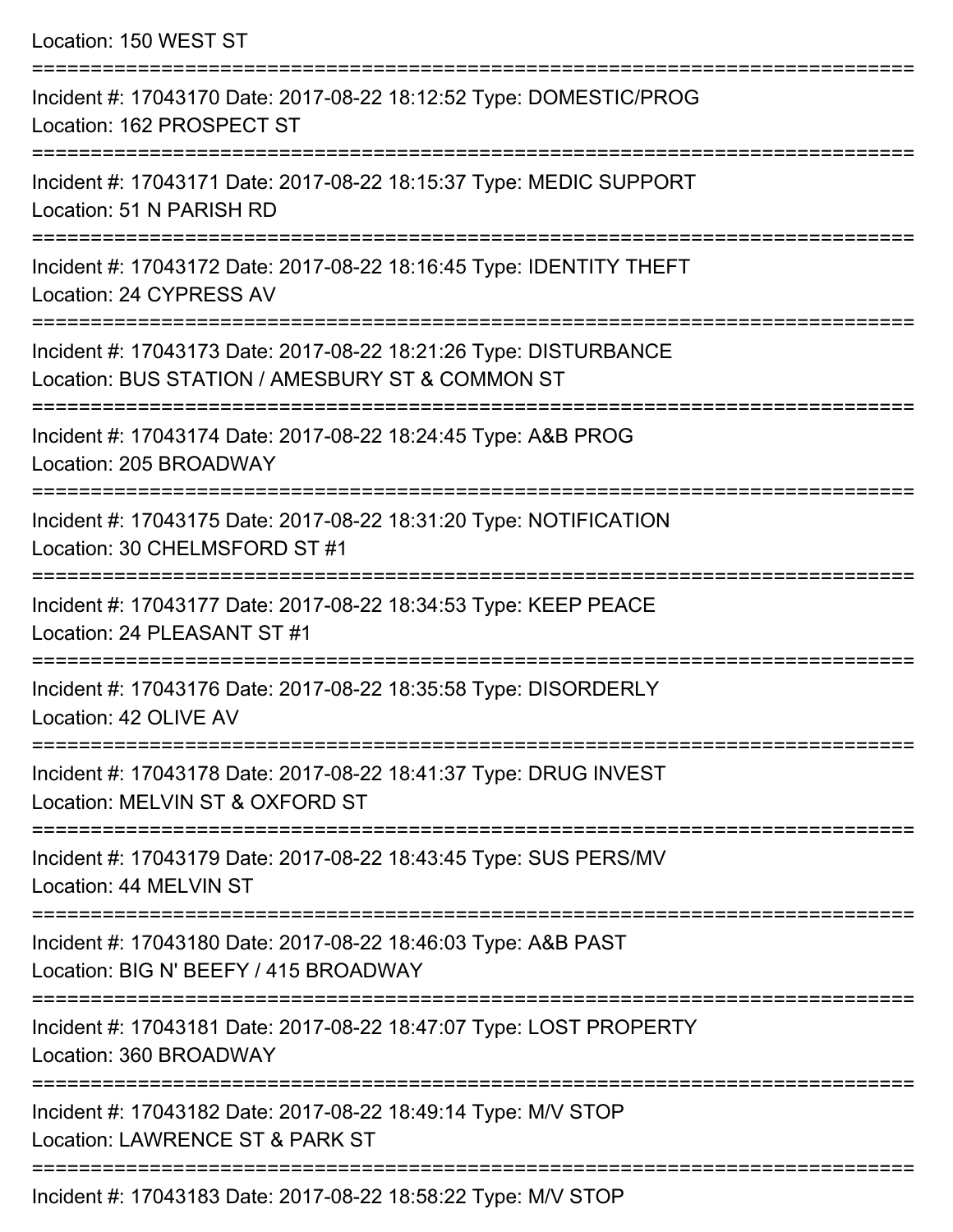| Incident #: 17043185 Date: 2017-08-22 19:05:00 Type: 209A/SERVE<br>Location: 42 HAVERHILL ST               |
|------------------------------------------------------------------------------------------------------------|
| Incident #: 17043184 Date: 2017-08-22 19:06:12 Type: MAN DOWN<br>Location: COMMON ST & HAMPSHIRE ST        |
| Incident #: 17043186 Date: 2017-08-22 19:14:12 Type: GUN CALL<br>Location: 165 PARKER ST                   |
| Incident #: 17043187 Date: 2017-08-22 19:14:23 Type: M/V STOP<br>Location: 42 WARREN ST                    |
| Incident #: 17043188 Date: 2017-08-22 19:19:04 Type: AUTO ACC/NO PI<br>Location: WINTHROP AV & N PARISH RD |
| Incident #: 17043189 Date: 2017-08-22 19:25:16 Type: ALARM/BURG<br>Location: 100 AMESBURY ST               |
| Incident #: 17043190 Date: 2017-08-22 19:27:59 Type: M/V STOP<br>Location: 80 BODWELL ST                   |
| Incident #: 17043191 Date: 2017-08-22 19:29:02 Type: M/V STOP<br>Location: 80 BODWELL ST                   |
| Incident #: 17043192 Date: 2017-08-22 19:33:50 Type: HIT & RUN M/V<br>Location: 34 HAVERHILL ST            |
| Incident #: 17043194 Date: 2017-08-22 19:43:34 Type: SUS PERS/MV<br>Location: 32 LAKE ST                   |
| Incident #: 17043193 Date: 2017-08-22 19:44:09 Type: DOMESTIC/PROG<br>Location: 41 DOYLE ST FL 1           |
| Incident #: 17043195 Date: 2017-08-22 19:53:52 Type: ALARM/BURG<br>Location: RESIDENT COLLIN / 28 CYR DR   |
| Incident #: 17043196 Date: 2017-08-22 19:58:14 Type: MV/BLOCKING<br>Location: 5 BERKELEY ST                |
| Incident #: 17043197 Date: 2017-08-22 20:00:16 Type: SUS PERS/MV                                           |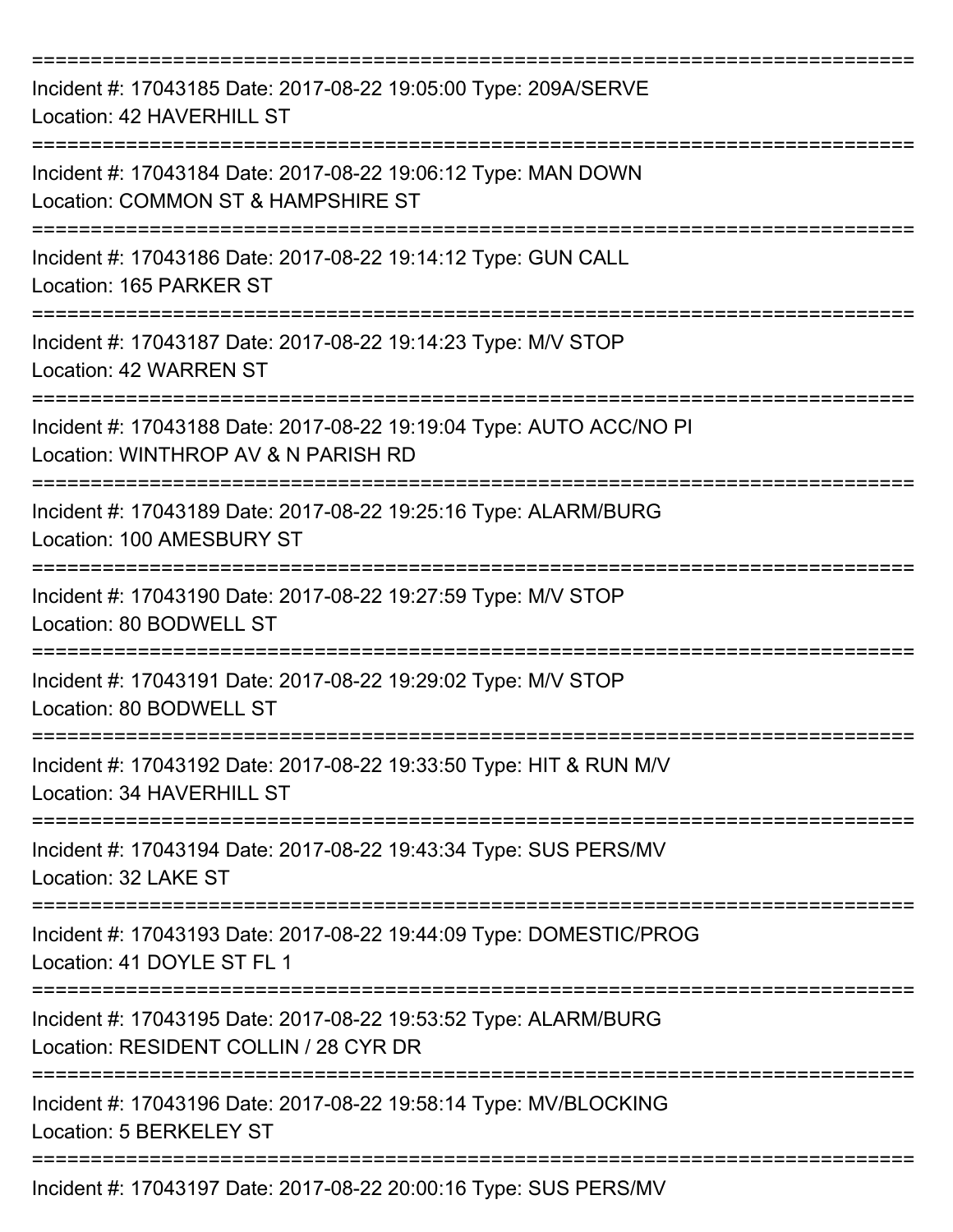| Incident #: 17043198 Date: 2017-08-22 20:19:22 Type: UNWANTEDGUEST<br>Location: 24 KENWOOD PL                                            |
|------------------------------------------------------------------------------------------------------------------------------------------|
| Incident #: 17043199 Date: 2017-08-22 20:21:06 Type: COURT DOC SERVE<br>Location: 14 GRANITE ST                                          |
| Incident #: 17043200 Date: 2017-08-22 20:37:01 Type: MAL DAMAGE<br>Location: 329 BROADWAY                                                |
| Incident #: 17043201 Date: 2017-08-22 20:41:07 Type: SUS PERS/MV<br>Location: 37 MARLBORO ST                                             |
| Incident #: 17043202 Date: 2017-08-22 20:41:28 Type: MEDIC SUPPORT<br>Location: 22 BAILEY ST FL 2                                        |
| Incident #: 17043203 Date: 2017-08-22 20:48:13 Type: M/V STOP<br><b>Location: GLENN ST</b>                                               |
| Incident #: 17043205 Date: 2017-08-22 21:03:50 Type: SEX OFF. PAST<br>Location: 90 LOWELL ST                                             |
| Incident #: 17043204 Date: 2017-08-22 21:04:10 Type: M/V STOP<br>Location: ANDOVER ST & NEWTON ST                                        |
| Incident #: 17043206 Date: 2017-08-22 21:12:56 Type: FIRE/MV<br>Location: 30 BOXFORD ST                                                  |
| Incident #: 17043207 Date: 2017-08-22 21:20:57 Type: ANIMAL COMPL<br>Location: 60 WEARE ST                                               |
| Incident #: 17043208 Date: 2017-08-22 21:28:28 Type: DOMESTIC/PROG<br>Location: 48 UNION ST FL 1                                         |
| Incident #: 17043209 Date: 2017-08-22 21:30:05 Type: M/V STOP<br>Location: BROADWAY & TREMONT ST                                         |
| Incident #: 17043210 Date: 2017-08-22 21:30:34 Type: LOUD NOISE<br>Location: 88 FERRY ST                                                 |
| Incident #: 17043211 Date: 2017-08-22 21:31:58 Type: NOISE ORD<br>$\begin{array}{c} \n\text{IIAI IDO} \\ \text{IIAI IDO} \\ \end{array}$ |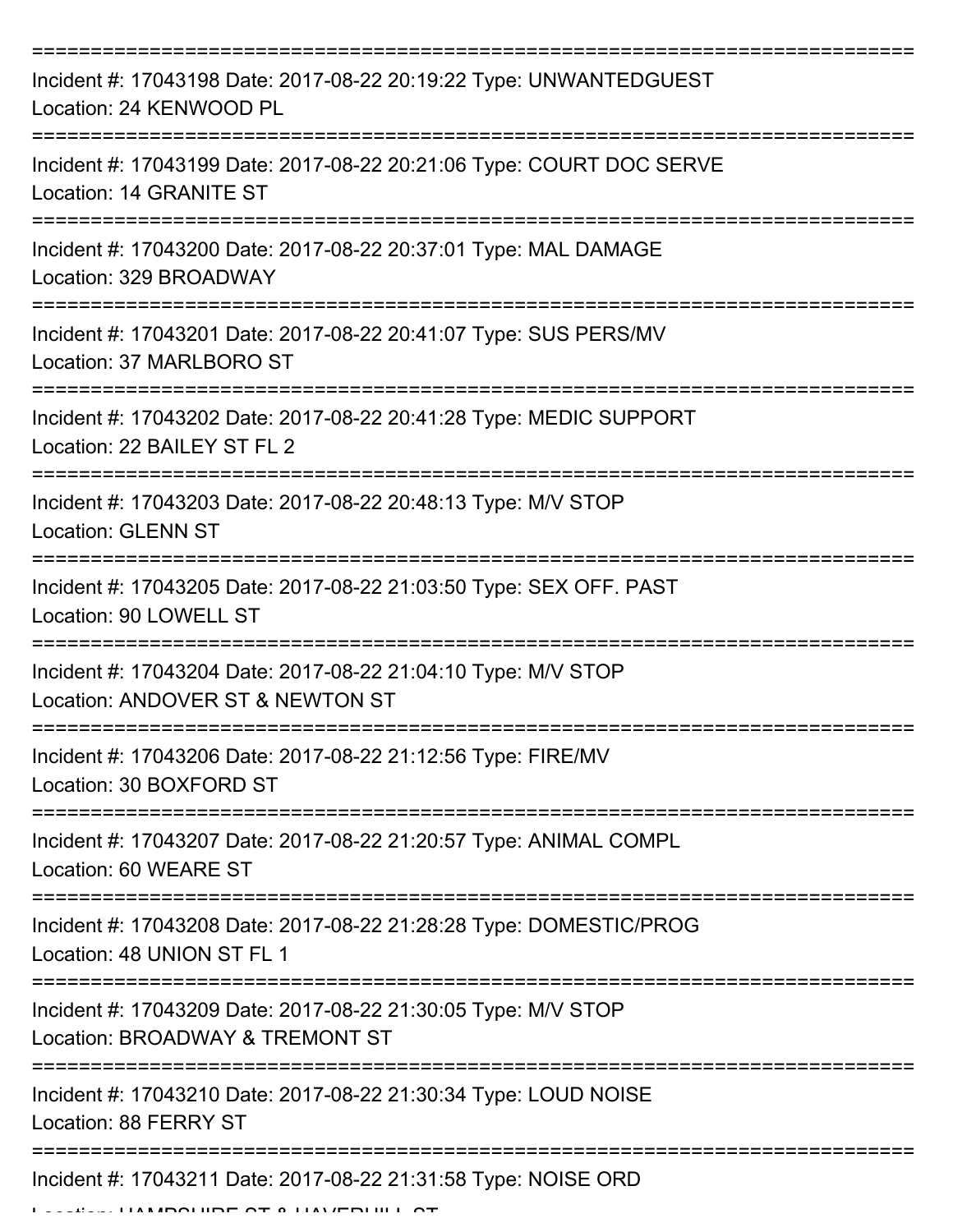| Incident #: 17043212 Date: 2017-08-22 21:45:24 Type: M/V STOP<br>Location: FRANKLIN ST & LOWELL ST                    |
|-----------------------------------------------------------------------------------------------------------------------|
| Incident #: 17043213 Date: 2017-08-22 21:49:42 Type: M/V STOP<br>Location: 327 ESSEX ST                               |
| Incident #: 17043214 Date: 2017-08-22 21:55:22 Type: UNKNOWN PROB<br>Location: HAPPY TIME LAUNDRY MAT / 191 PARKER ST |
| Incident #: 17043215 Date: 2017-08-22 22:00:50 Type: A&B PAST<br>Location: 368 S UNION ST                             |
| Incident #: 17043216 Date: 2017-08-22 22:15:42 Type: NOTIFICATION<br>Location: 24 HILLTOP AV                          |
| Incident #: 17043217 Date: 2017-08-22 22:31:09 Type: M/V STOP<br><b>Location: CENTRAL BRIDGE</b>                      |
| Incident #: 17043218 Date: 2017-08-22 22:34:10 Type: M/V STOP<br>Location: 425 MARKET ST                              |
| Incident #: 17043219 Date: 2017-08-22 22:38:47 Type: M/V STOP<br><b>Location: TOWER HILL ST</b>                       |
| Incident #: 17043220 Date: 2017-08-22 22:53:20 Type: SPECIAL CHECK<br><b>Location: POPLAR ST</b>                      |
| ===============<br>Incident #: 17043221 Date: 2017-08-22 22:54:14 Type: NOISE ORD<br>Location: 42 ALBION ST           |
| Incident #: 17043222 Date: 2017-08-22 22:58:47 Type: SPECIAL CHECK<br>Location: 550 BROADWAY                          |
| Incident #: 17043223 Date: 2017-08-22 23:00:41 Type: SHOTS FIRED<br>Location: BOAT RAMP / EVERETT ST & ROWE ST        |
| Incident #: 17043224 Date: 2017-08-22 23:03:54 Type: STOL/MV/PAS<br>Location: 379 ESSEX ST                            |
| Incident #: 17043225 Date: 2017-08-22 23:07:07 Type: M/V STOP                                                         |

Location: LOWELL ST & MILTON ST